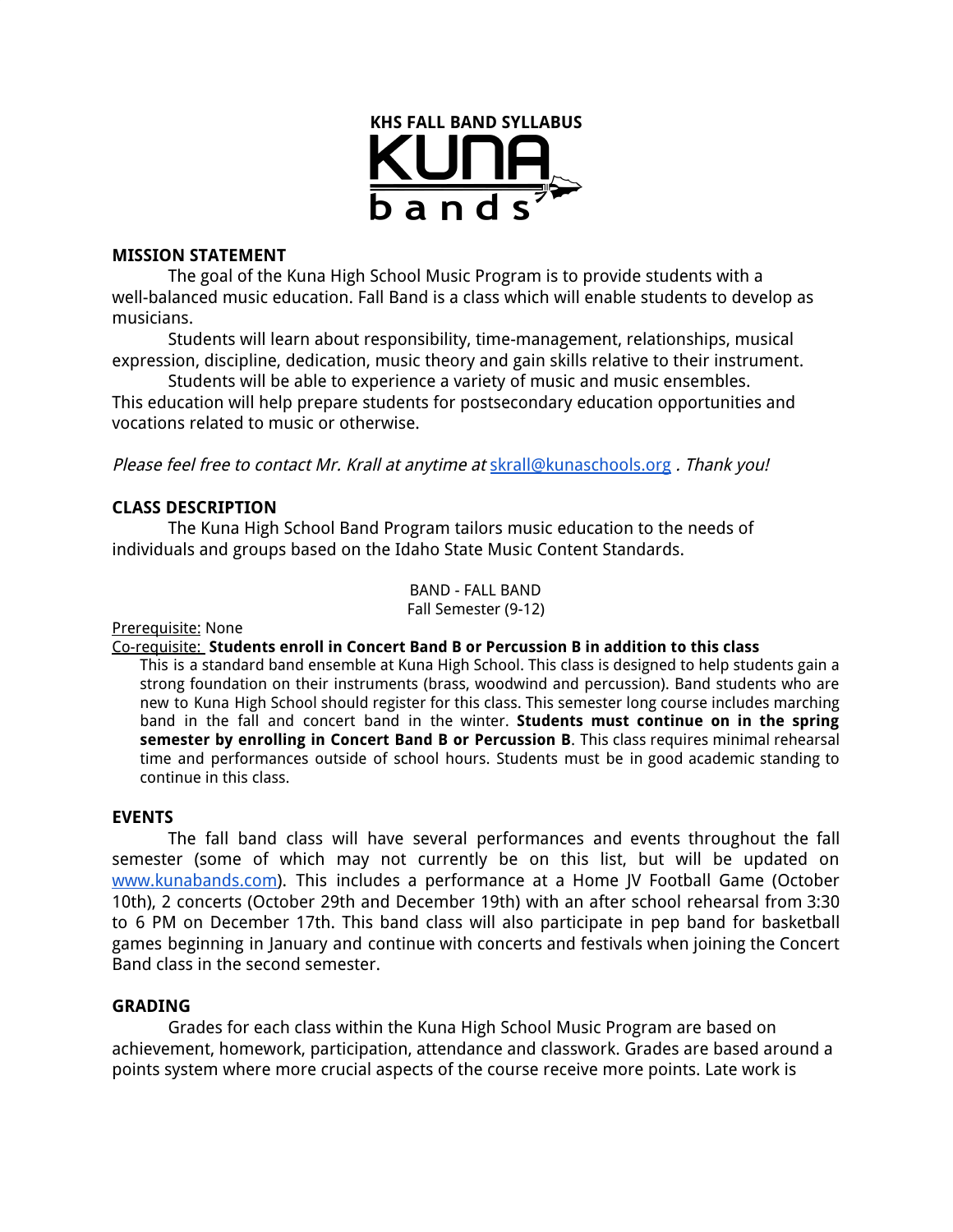subject to lose half the value of the original assignment. Students with special needs will be assisted in every way possible.

# **KUNA HIGH SCHOOL/TARDY POLICY**

The Kuna High School Band Program fully supports KHS policies as per the 2019-20 Student Handbook.

A student is marked tardy if they are not physically in the classroom when the tardy bell rings. A student is marked tardy for the first twenty minutes of the class period. After twenty minutes students are marked absent. Tardy consequences are as follows:

- Students are to come in quietly without disruption and get to work.
- When a student reaches their sixth tardy they will be assigned mandatory intervention to make up lost seat time. Failure to attend results is an automatic referral to the office where the student will receive consequences from their Dean of **Students**
- Extra time will NOT be given for bell-ringers, tests, quizzes or classwork missed due to unexcused tardies.

# **INSTRUMENT USAGE**

Kuna High School is fortunate to have instruments for students to use. Students are encouraged to purchase their own instruments. Students interested in using school instruments for the duration of the school year are encouraged to contribute to the upkeep of the instrument by way of a yearly fee of 40 dollars paid to the high school office or by taking the instrument to a music store for cleaning and repair themselves. These funds will offset SOME of the costs associated with the upkeep and cleaning of instruments.

# **PRIVATE LESSONS**

Individual private music lessons are not required in order to participate in the Kuna High School Band Program, though it is STRONGLY encouraged. Private lessons will help students gain the skills and knowledge in order to be even more successful in the program. Consult [www.kunabands.com](http://www.kunabands.com/) for a list and more information on private lessons.

# **STUDENT CONDUCT**

The Kuna High School Band Program has a tradition and reputation of being respectful, classy and professional. The more that members of the Kuna High School Band Program act professionally, the more this program will continue to achieve and grow.

As members of the Kuna High School Band Program, students are required to maintain appropriate conduct during class, rehearsals and at other events. Cell phones are to be kept out of sight during rehearsals. Students constantly represent Kuna High School, their peers and staff members. This provides a great opportunity to show others the outstanding nature of the Kuna High School Band Program.

Student conduct that is detrimental to the program will be addressed by the director and could lead to dismissal from the program. This can include, but is not limited to: breaking school rules, bullying, harassment, horseplay, language and excessive displays of affection. While traveling, students are financially and legally responsible for any and all damages that occur to hotel rooms, facilities, equipment, etc,. Students engaged in activities detrimental to the program are immediately removed from the Kuna High School Band Program. If such activity occurs on a trip, the student will be sent home at their own expense and will no longer be the responsibility of the Kuna High School Band Program.